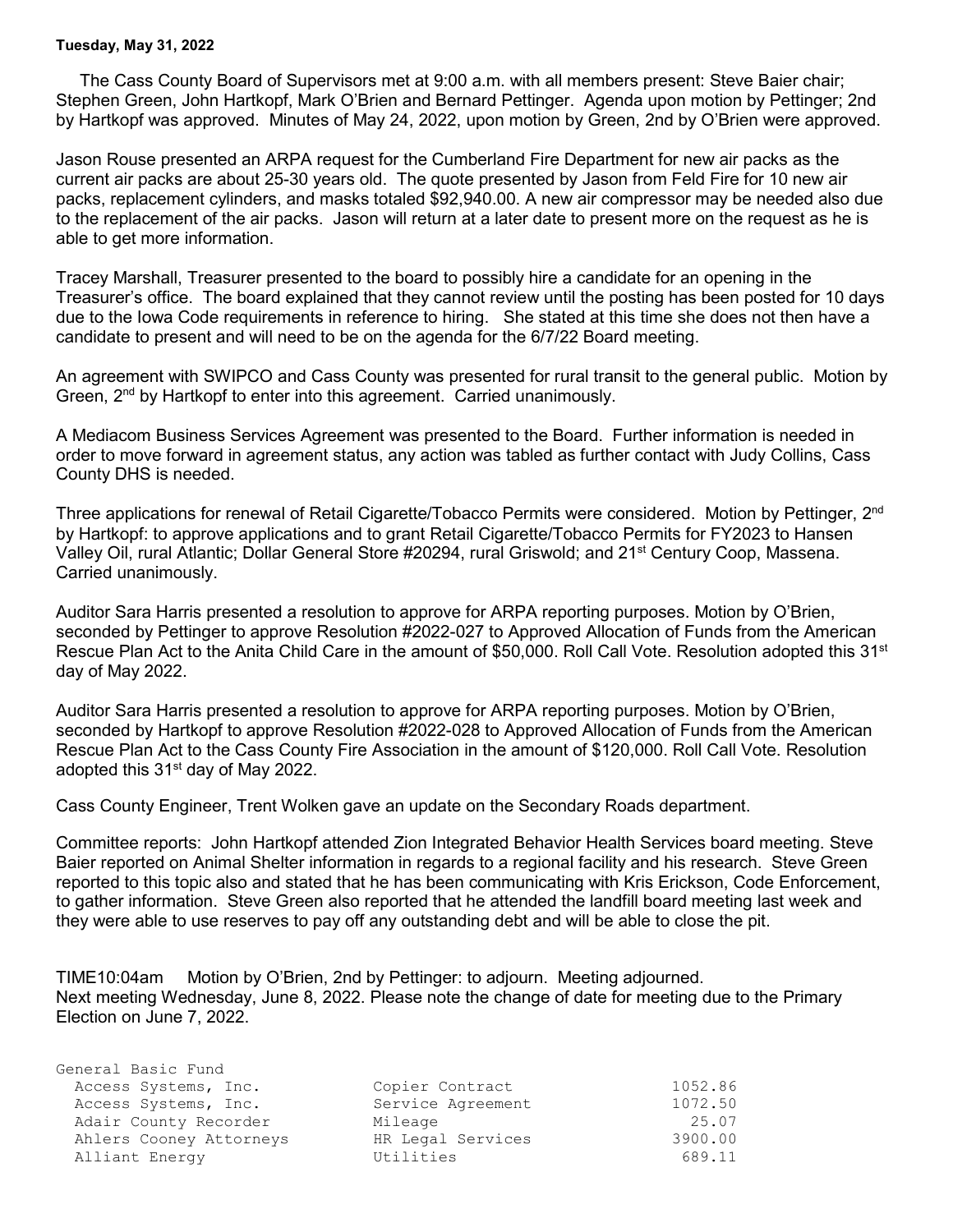| Amazon Business                               | Office Supplies           | 198.72   |
|-----------------------------------------------|---------------------------|----------|
| Anita Municipal Utilities                     | Utilities                 | 103.69   |
| Anita Supply Center                           | Custodial Supplies        | 261.72   |
| Anita Tribune Co Inc                          | Publishing                | 504.96   |
| Atlantic City Clerk                           | Southlawn Mowing          | 6721.33  |
| Atlantic Glass Company                        | Repairs                   | 225.00   |
| Atlantic Municipal Utilities                  | Utilities                 | 4065.67  |
| Atlantic News Telegraph                       | Publishing                | 806.11   |
| Kenner Baxter                                 | Meals/Lodging/Mileage/Fee | 421.78   |
| Sean Berens                                   | Cellular Service          | 40.00    |
|                                               | Mileage                   | 24.00    |
| Abigail Bintner                               | Utilities                 |          |
| Black Hills Energy Guaranteed                 |                           | 388.28   |
| Brown Electric Company Inc                    | Electrical Repairs        | 196.16   |
| Camblin Plumbing & Heat, Inc.                 | Repairs                   | 466.38   |
| Cappels                                       | Supplies                  | 627.03   |
| Cass Co Meals on Wheels                       | Meals                     | 650.00   |
| Cass County Health Systems                    | Coroner Call              | 600.00   |
| Cass County Pest Control                      | Pest Control              | 40.00    |
| CCMH Public Health                            | Grants                    | 29860.49 |
| Central Iowa Dist. Inc.                       | Custodial Supplies        | 632.00   |
| Century Link                                  | Service                   | 514.77   |
| Choice Printing LLC                           | Office Supplies           | 30.00    |
| Cintas First Aid & Safety D89                 | First Aid                 | 47.40    |
| Clarks Carpet Cleaners John F                 | Carpet Cleaning           | 150.00   |
| Judy Collins                                  | Supplies                  | 8.97     |
| Cook Sanitation                               | Sanitary Disposal         | 275.00   |
|                                               | Equipment Rental          | 434.10   |
| Corning Rental, LLC                           |                           |          |
| Cott Systems, Inc                             | Scanner                   | 2910.00  |
| Counsel Office & Documents                    | Copier Contract           | 658.90   |
| Culligan Soft Water Serv                      | Cooler Rent               | 65.00    |
| Des Moines Stamp Mfg Co                       | Office Supplies           | 32.90    |
| Terry Duggan                                  | Mileage                   | 17.26    |
| Erickson Water Septic & Sewer                 | Service Call              | 410.75   |
| Farmers Electric Cooperative                  | Utilities                 | 46.64    |
| First National Bank                           | Misc Expenses             | 1935.78  |
| Five Q Innovations, LLC                       | Website Hosting           | 100.00   |
| Great America Financial                       | Copier Lease              | 509.17   |
| Green Acres Lawn & Landscaping                | Snow Removal              | 225.00   |
| Griswold American Forsyth                     | Publishing                | 405.98   |
| Griswold Communications                       | Telephone Service         | 305.40   |
| Guthrie Co Environmental Health Quarterly Fee |                           | 5597.66  |
| Sara Harris                                   | Mileage/Registration      | 52.90    |
| Mitch Holmes                                  | meal                      | 176.94   |
|                                               |                           |          |
| Hy-Vee Pharmacy Attn: Store                   | Medication                | 7.79     |
| Hy-Vee, Inc.                                  | Supplies                  | 2773.92  |
| IACCVSO Mariah Deike                          | Dues                      | 50.00    |
| IMAGETek, Inc                                 | Tech Support              | 325.00   |
| Iowa County Recorders Assoc                   | Dues                      | 200.00   |
| Iowa Dept of Inspections                      | Service                   | 100.00   |
| Jerrico Properties, Inc.                      | Rent                      | 800.00   |
| Sheri Karns                                   | Mileage                   | 96.80    |
| City of Lewis                                 | Utilities                 | 76.50    |
| Mail Services LLC                             | Print & Postage           | 607.75   |
| Martin Sheet Metal                            | Tin                       | 30.00    |
| Massena Ag Supply                             | Supplies                  | 51.75    |
| McAtee Tire Service Inc                       | Tire Repair               | 29.95    |
| Mediacom                                      | Telephone Services        | 1601.22  |
|                                               |                           |          |
| Mid-American Energy                           | Utilities                 | 131.05   |
| Ted's Cooperative aka Midtown                 | Rent                      | 749.00   |
| Midwest Regional Dive Team                    | Service                   | 100.00   |
| Nishnabotna Valley R E C                      | Utilities                 | 276.15   |
| Office Stop                                   | Office Supplies           | 299.50   |
| O'Reilly Auto Parts                           | Parts                     | 50.47    |
| Orscheln's                                    | Vehicle Maintenance       | 604.55   |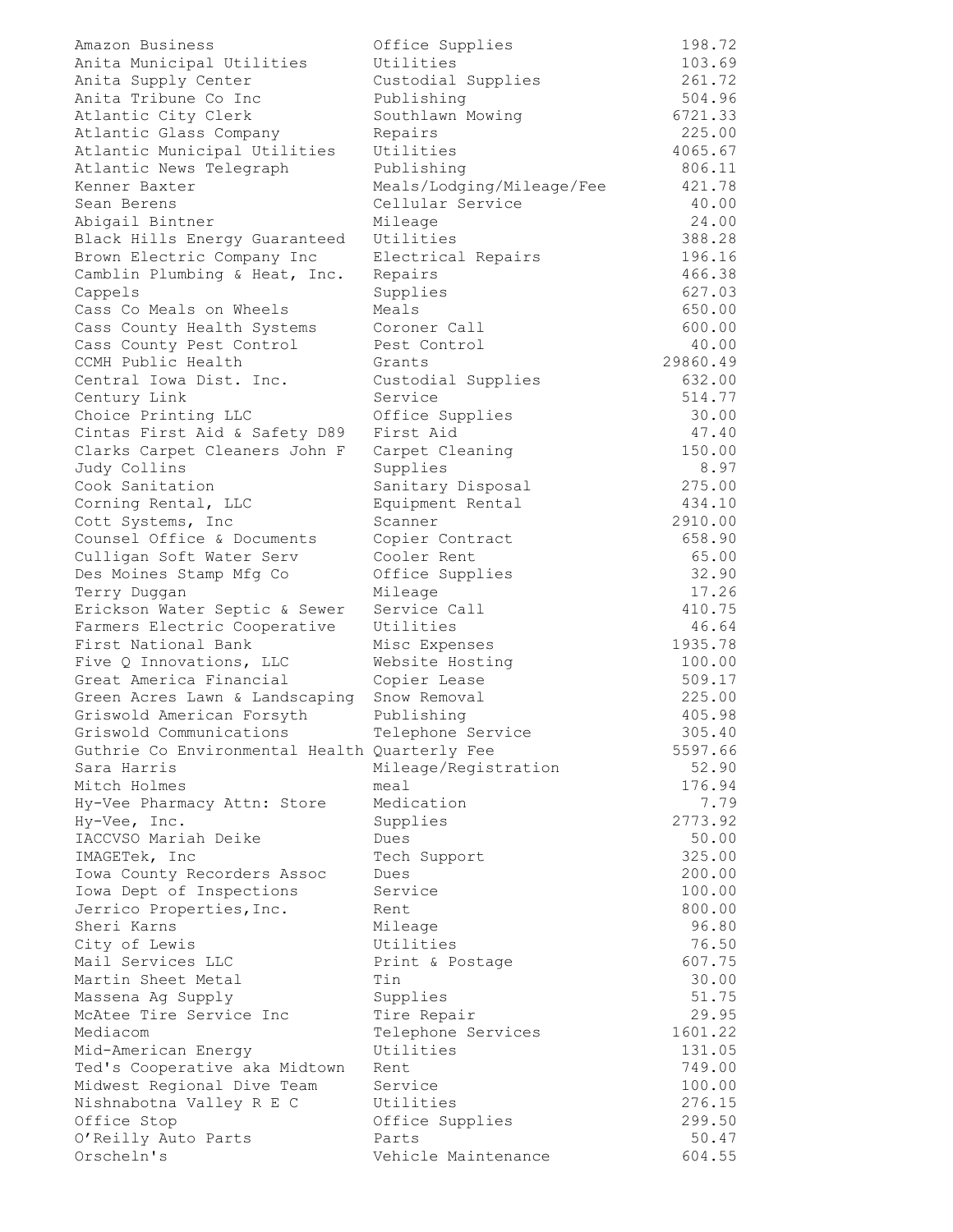| Owens-King Company Corporation                         | Microfilm Storage            | 731.85            |
|--------------------------------------------------------|------------------------------|-------------------|
| Pitney Bowes Inc                                       | Postage Meter Lease          | 552.92            |
| Polk County Medical Examiner                           | Autopsy                      | 284.77            |
| Brenda Pottebaum                                       | Custodial Services           | 1428.00           |
| Premier Real Estate Management                         | Rent                         | 500.00            |
| Produce in the Park                                    | Plants                       | 50.00             |
| Dan Proehl                                             | Cellular Services            | 40.00             |
| Professional Pest Control LLC                          | Pest Control                 | 240.00            |
| Quill Corporation                                      | Office Supplies              | 81.28             |
| Reporting Services LLC                                 | Transcripts                  | 425.00            |
| Roland Funeral Services Inc                            | Transport                    | 799.00            |
| Ryan South R & C Rentals                               | Rent                         | 159.00            |
| Schumacher Elevator Co                                 | Elevator Maintenance         | 261.78            |
| Secure Shred Solutions                                 | Shredding Services           | 52.00             |
| Shield Technology Corporation                          | Software License             | 3406.25           |
| Christine Short                                        | Mileage                      | 9.20              |
| Simonton Plumbing Heating                              | Service Fee                  | 351.49            |
| SIRWA                                                  | Utilities                    | 34.50             |
| State Hygienic Laboratory                              | Water Testing                | 13.50             |
| Stone Office Products                                  | Office Supplies              | 165.33            |
| The Shredder Green Resource                            | Shredding Services           | 78.00             |
| Thomson Reuters-West Payment                           | Subscription                 | 435.00            |
| Tyler Technologies Inc.                                | Software License             | 449.00            |
| U.S. Bank Equipment Finance                            | Copier Lease                 | 136.66            |
| Verizon Wireless                                       | Cellular Service             | 1433.81           |
| Mary Ward                                              | Mileage                      | 40.30             |
| Western Iowa Tourism Reg                               | Contribution                 | 25.00             |
| Wex Bank Fleet Services                                | Fuel                         | 1438.92           |
| 21st Century Cooperative ATTN:                         | Seeds                        | 62.70             |
| American Rescue Plan (ARPA)-GB                         |                              |                   |
| Anita Fire Association                                 | ARPA Contribution            | 65000.00          |
| Cott Systems, Inc                                      | Electronic Transfer Books    | 100480.00         |
| Massena Development Corp                               | Contribution                 | 35000.00          |
| Noble Initiative Foundation                            | Contribution                 | 150000.00         |
| Wrangler Auto Sales, Inc                               | Trailer                      | 8640.00           |
| Nishna Valley YMCA                                     | Contribution                 | 50000.00          |
| General Supplemental Fund                              |                              |                   |
| Atlantic News Telegraph                                | Publishing                   | 244.29            |
| Cass County Sheriff                                    | Unified Law                  | 817.41            |
| Children's Square USA                                  | Juvenile Services            | 1399.50           |
| Garreans Law LLC                                       | Juvenile Expenses            | 1095.00           |
| Henry M Adkins & Son Inc                               | Election Coding/Ballots      | 7515.05           |
| Iowa Precinct Atlas Consortium                         | Software License             | 3883.76           |
| Public Safety Fund                                     | County Contribution          | 30994.81          |
| Weimer Law, PC                                         | Juvenile Services            | 2000.00           |
| Rural Services Basic Fund                              |                              |                   |
| Deter Motor Co                                         | Maintenance                  | 54.51             |
| Dvorak Tire and Service                                | Service                      | 29.00             |
| Xtreme Auto<br>First National Bank                     | Service                      | 278.74            |
| Galls LLC                                              | Misc Expenses                | 1424.20           |
|                                                        | Equipment                    | 295.52            |
| Preston Harter                                         | Other Charges & Services     | 10.00             |
| JD Wyman Service                                       | Service                      | 82.40             |
| Legislative Services Agency<br>McAtee Tire Service Inc | Service<br>Service           | 120.00<br>1895.59 |
| NITV Federal Services LLC                              |                              |                   |
|                                                        | Training                     | 450.00            |
| OReilly Auto Parts                                     | Service<br>Software Contract | 3.54<br>7680.00   |
| Shield Technology Corporation                          |                              |                   |
| Wellmark BlueCross BlueShield                          | Service                      | 7680.00           |
| Wex Bank Fleet Services                                | Fuel                         | 5221.79           |
| Secondary Road Fund                                    |                              |                   |
| Agri Drain Corp                                        | Supplies<br>Bulk Fuel        | 100.68            |
| Agriland FS, Inc.                                      |                              | 49018.43          |
| AgriVision, LLC                                        | Parts/Service                | 63.97             |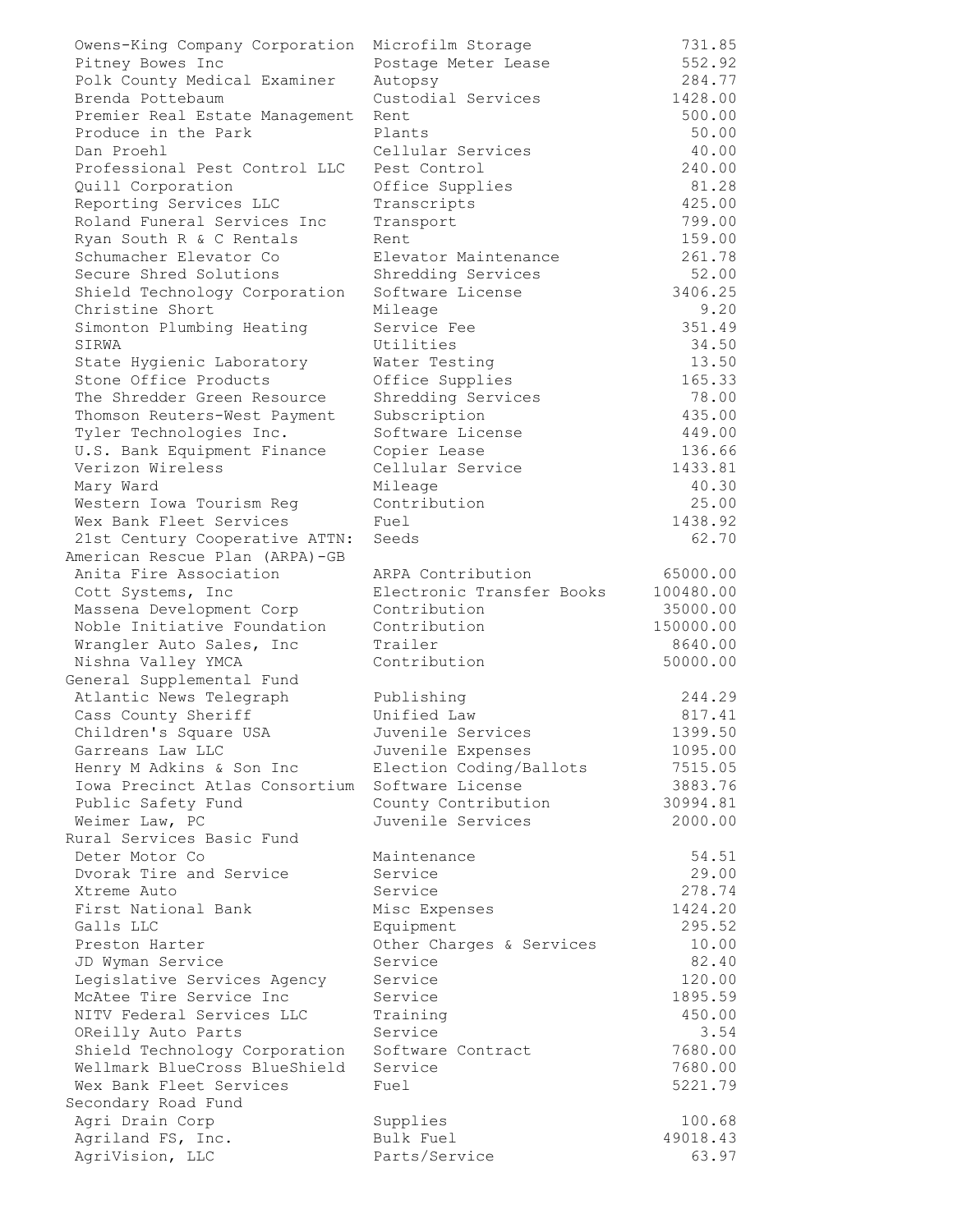Alliant Energy Utilities 977.91 Allied Oil & Supply, Inc. Oil/Supplies 970.56 Anita Supply Center Supplies 125.60 Arnold Motor Supply Expendable Parts 36.78 Atlantic Motor Supply Inc Supplies 1607.29 Atlantic Municipal Utilities Utilities 367.44 Atlantic News Telegraph Publishing Publishing 265.13 Bearings Plus Expendable Parts 48.84 Leo Beschorner Cellular Reimbursement 40.00 Botna Way Ag Supply LLC Supplies 722.00 Cappels Supplies 192.96 CCL Supply, LLC Supplies 169.28 Dave Christensen Cellular Reimbursement 40.00 Cintas LOC 749 Uniforms 138.44 Cook Sanitation Sanitary Disposal 60.00 Curtis Welding & Fab Inc Curt Expendable Parts 645.03 Dan's Sanitation Sanitary Disposal 50.00 Deter Motor Co Expendable Parts 368.62 Echco Concrete, LLC Supplies 936.00 Ed's Lawn Equipment Supplies 108.00 Fastenal Company Supplies 491.66 Filter Care of Nebraska Outside Services 135.95 First National Bank Misc Expenses 110.88 Griswold Communications Telephone Service 37.03 Richard E Hansen Cellular Reimbursement 40.00 Henningsen Constr Co Inc Cold Patch 856.95 Scott Holaday Cellular Reimbursement 40.00 Curtis Holste Cellular Reimbursement 40.00 Housby Mack Inc Parts/Service 18.83 Interstate Battery Systems of Expendable Parts 135.95 Christian Kinzie Cellular Reimbursement 40.00 Mark Knudsen Cellular Reimbursement 40.00 Lindeman Tractor, Inc. Parts/Service 11.50 Lyman Ag Supply Inc. Supplies 560.00 Massena Telephone Company Telephone Service 32.31 Matheson Tri-Gas, Inc. Supplies 690.59 McAtee Tire Service Inc Tires/Tire Repair 79.95 Mid-American Energy Intersection Lighting 5.73 Ethan Miller Cellular Reimbursement 40.00 MTS, Inc. M & K Mills Tree Sanitary Disposal 25.00 Nebraska Iowa Industrial Supplies 109.00 Nishnabotna Valley R E C Intersection Lighting 38.02 OHalloran International Inc Parts/Service 426.91 Olsen Fuel Supply Inc Fuel 18179.96 Pattison Sand Company, LLC Rock 121410.89 Alice Ray Reimbursement 178.23 RDO Truck Center, Co. Parts/Service 248488.62 Schildberg Construction, Inc. Rock 39668.66 SIRWA 34.50 Southwest Iowa Rural Electric Repairs 684.52 Andrew Steffen Cellular Reimbursement 40.00 Steinbeck & Sons Inc. Propane 1023.00 Tiger Mart Griswold Amoco Fuel 444.31 Verizon Wireless Cellular Service 362.83 Westel Systems Telephone Service 36.10 Trent Wolken Reimbursement 40.00 Ziegler Inc. Parts/Service 842.38 21st Century Cooperative Fuel 3080.91 Rec. Records Management Cott Systems, Inc Office Supplies 1365.00 Sheriff Investigations Cass County Sheriff Imprest Cash 900.00 First National Bank k-9 58.99 Capital Projects